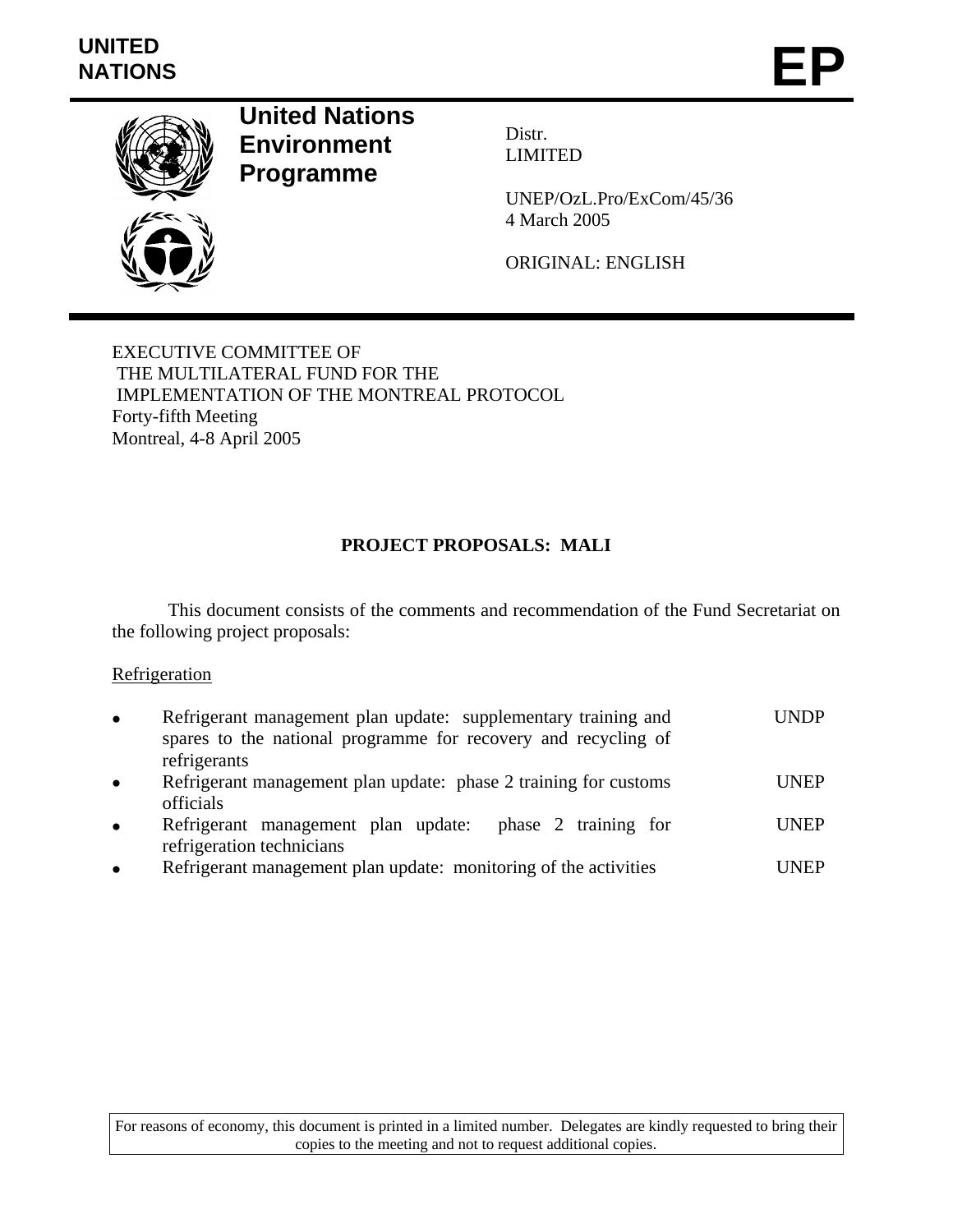#### **PROJECT EVALUATION SHEET – NON-MULTI-YEAR PROJECTS MALI**

|     | <b>PROJECT TITLES</b>                                                              | <b>BILATERAL/IMPLEMENTING AGENCY</b> |  |  |
|-----|------------------------------------------------------------------------------------|--------------------------------------|--|--|
| (a) | Refrigerant management plan update: supplementary training and spares to the       | <b>UNDP</b>                          |  |  |
|     | national programme for recovery and recycling of refrigerants                      |                                      |  |  |
| (b) | Refrigerant management plan update: phase 2 training for customs officials         | <b>UNEP</b>                          |  |  |
| (c) | Refrigerant management plan update: phase 2 training for refrigeration technicians | <b>UNEP</b>                          |  |  |
| (d) | Refrigerant management plan update: monitoring of the activities                   | <b>UNEP</b>                          |  |  |

#### **NATIONAL CO-ORDINATING AGENCY** Bureau Ozone Mali (BOM)

CFC-12 Servicing : 25.00

#### **LATEST REPORTED CONSUMPTION DATA FOR ODS ADDRESSED IN PROJECT A: ARTICLE-7 DATA (ODP TONNES, 2003**, **AS OF JANUARY 2005)**

**B: COUNTRY PROGRAMME SECTORAL DATA (ODP TONNES, 2003**, **AS OF JANUARY 2005)**  ODS Name Sub-sector/quantity Sub-sector/quantity Sub-sector/quantity Sub-sector/quantity. CFC-11 Servicing: 0.50 Annex A Group I CFCs 26.00

#### **CFC consumption remaining eligible for funding (ODP tonnes)**  $n/a$

| <b>CURRENT</b>                   | YEAR | <b>DRAFT</b>   |         | Funding US \$ | Phase-out ODP tonnes |
|----------------------------------|------|----------------|---------|---------------|----------------------|
| <b>BUSINESS PLAN ALLOCATIONS</b> |      | (d)<br>$(a)$ – | 219,500 |               |                      |

| <b>PROJECT TITLE:</b>                               | (a)      | (b)    | (c)    | (d)    |
|-----------------------------------------------------|----------|--------|--------|--------|
| ODS use at enterprise (ODP tonnes):                 | n/a      | n/a    | n/a    | n/a    |
| ODS to be phased out (ODP tonnes):                  | $\ast$   | $\ast$ | $\ast$ | $\ast$ |
| ODS to be phased in (ODP tonnes):                   | n/a      | n/a    | n/a    | V      |
| <b>Project duration (months):</b>                   | 24       | 18     | 18     | 24     |
| Initial amount requested (US \$):                   | 50,000   | 29,546 | 25,000 | 20,000 |
| Final project cost:                                 |          |        |        |        |
| Incremental Capital Cost (US \$)                    |          |        |        |        |
| Contingency $(10\%)$ (US \$)                        |          |        |        |        |
| Incremental Operating Cost (US \$)                  |          |        |        |        |
| Total Project Cost (US \$)                          | 50,000   | 29,546 | 25,000 | 20,000 |
| Local ownership $(\%):$                             | 100      | 100    | 100    | 100    |
| Export component $(\%):$                            | $\Omega$ | 0      | 0      | 0      |
| Requested grant (US \$):                            | 50,000   | 29,546 | 25,000 | 20,000 |
| Cost-effectiveness (US \$/kg):                      | n/a      | n/a    | n/a    | n/a    |
| Implementing agency support cost (US \$):           | 4,500    | 3,841  | 3,250  | 2,600  |
| Total cost of project to Multilateral Fund (US \$): | 54,500   | 33,387 | 28,250 | 22,600 |
| Status of counterpart funding $(Y/N)$ :             | n/a      | n/a    | n/a    | n/a    |
| Project monitoring milestones included (Y/N):       | Y        | Y      | Y      | Y      |

| <b>SECRETARIAT'S RECOMMENDATION*</b> | Approval at the costs indicated above                                                                    |  |  |
|--------------------------------------|----------------------------------------------------------------------------------------------------------|--|--|
|                                      | * To be in compliance with the 2005 and 2007 Montreal Protocol limits (CFC baseline is 108.1 ODP tonnes) |  |  |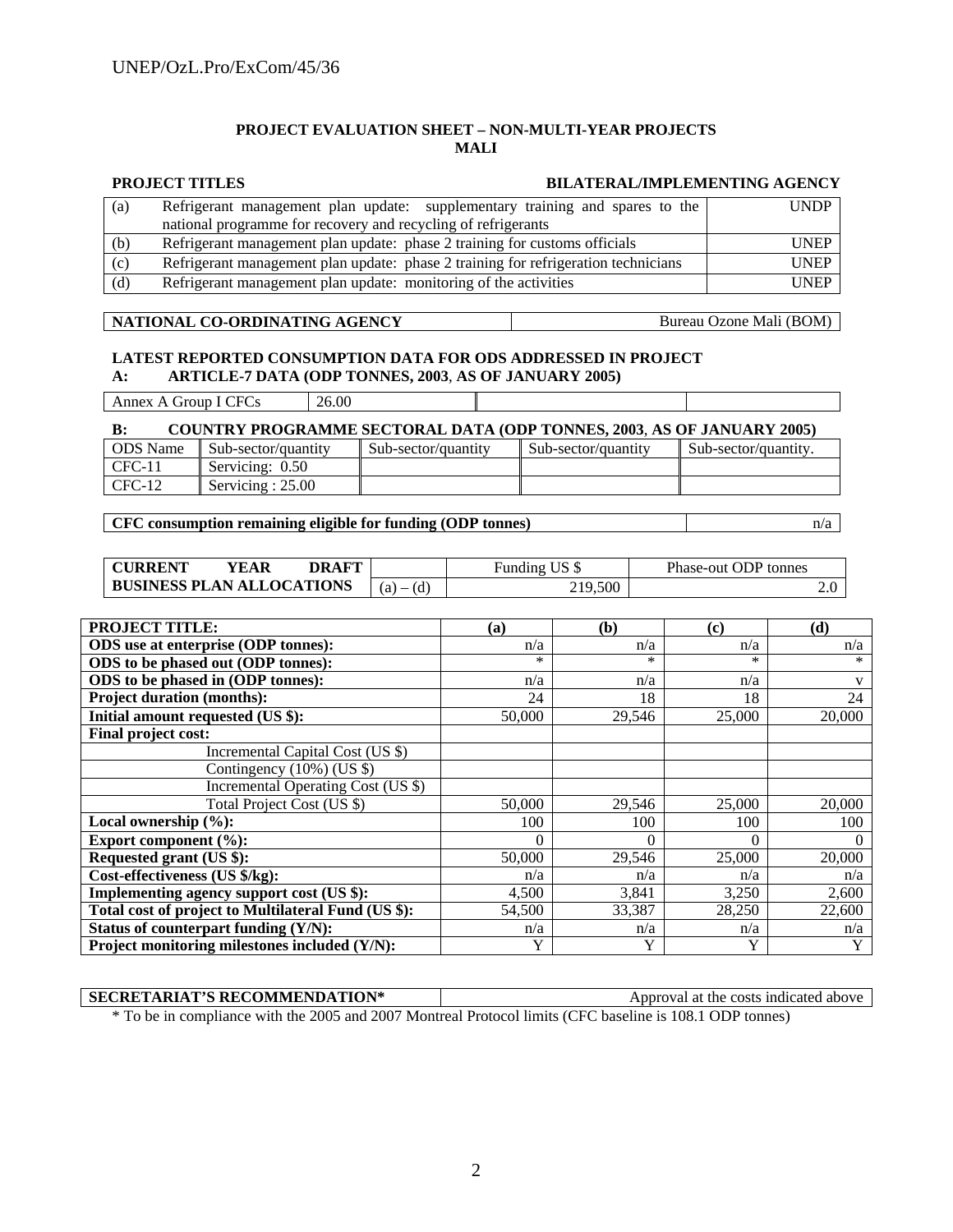# **PROJECT DESCRIPTION**

1. The Government of Mali has submitted for consideration by the Executive Committee at its 45th Meeting a project proposal for a refrigerant management plan (RMP) update at a cost of US \$124,546.

2. In 2003, total CFC consumption in Mali was estimated at 26 ODP tonnes used to service refrigeration systems. The CFC baseline for Mali is 108.1 ODP tonnes.

3. The refrigeration servicing sector consists of 400 service workshops, the majority of which are very small and not registered (informal workshops). There are approximately 800 technicians working in the refrigeration sector. Bad servicing and maintenance practices are still frequent; for example, CFCs are frequently used to flush and clean refrigeration systems

4. The current prices of refrigerants per kg are: US \$10.00 to US \$12.30 for CFC-11, US \$8.00 to US \$12.00 for CFC-12, US \$25.00 to US \$35.00 for HFC-134a and US \$8.00 to US \$12.00 for HCFC-22.

# ODS regulations

5. The legal framework that supports all of the Government's initiatives to implement the Montreal Protocol in Mali are based on two ministerial regulations (Arrêté Interministériel 01 2708/MEATEU-MEF-MICT and Arrêté 01/2699/MICT-SG) that establish the special authorization for import and export of CFCs, including import quotas based on the national phase-out calendar. CFCs are now included on Mali's list of controlled import products. These regulations entered into force in October 2001.

## Refrigerant management plan (RMP)

6. At its 29th Meeting, the Executive Committee approved an RMP project for Mali. The request for implementation of the recovery and recycling programme considered in the original RMP was subsequently approved at the 32nd Meeting. The status of the activities included in the RMP project is as follows:

- (a) Assistance in drafting ODS-related legislation: Expert assistance to enable Mali to: draft legislation to control the import of ODS and ODS-based equipment was provided, and since October 2001 ODS regulations have been in place. A workshop for the validation of the quota system was conducted in February 2002;
- (b) Training of customs officers: Six training programmes were conducted with the participation of 60 customs officers (80 officers less than the number proposed in the original RMP). In addition, 17 ODS identifier kits were distributed among the officers;
- (c) Train-the-trainers programme in the refrigeration sector: Training programmes for refrigeration servicing technicians were conducted with the participation of 183 technicians. The participants had received certificates and most of the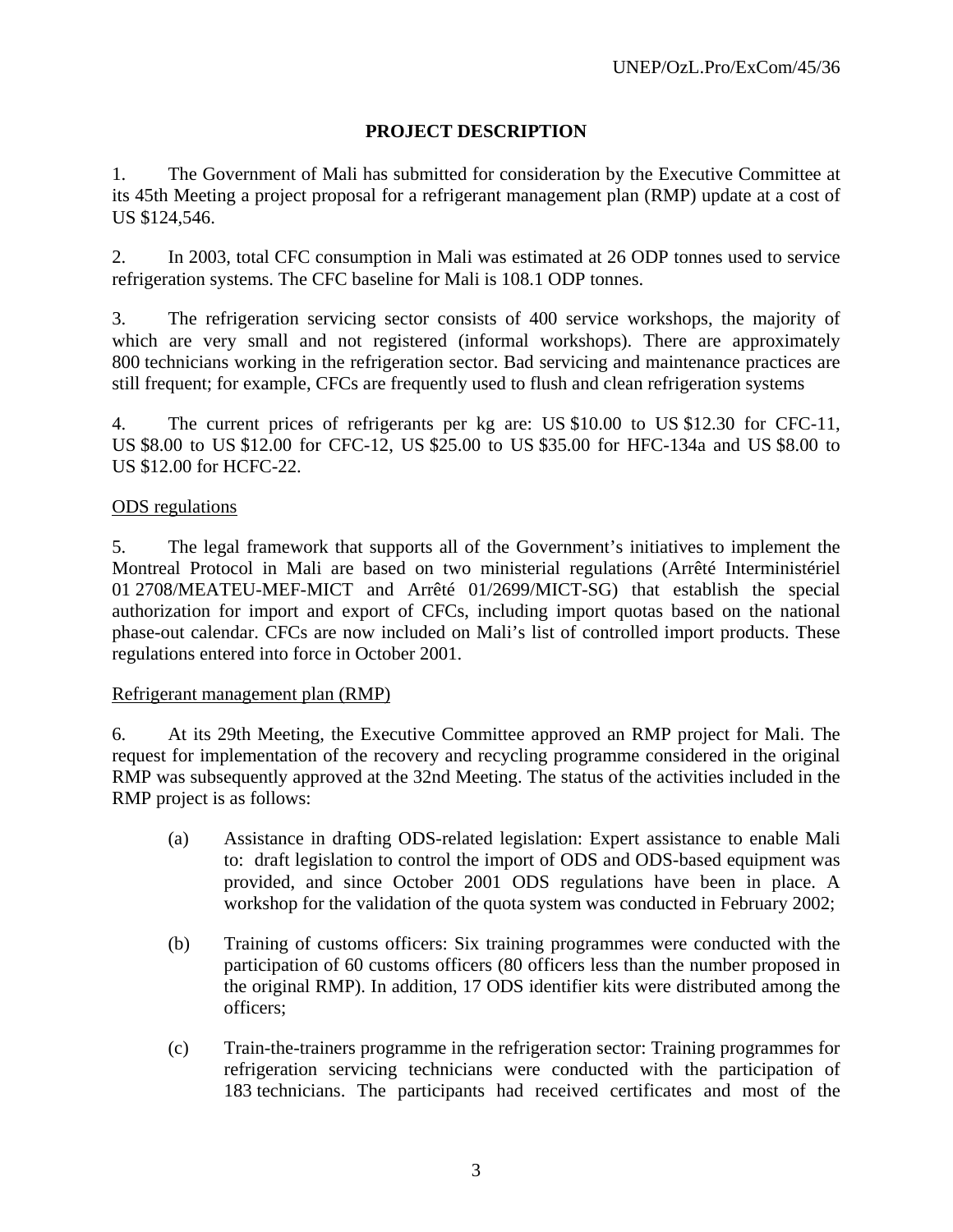refrigerant service workshops have had at least one technician trained. Since the implementation of the training programmes, the number of technicians in the country has increased.

(d) National programme for recovery and recycling of refrigerants: Three workshops on recovery/recycling operations were conducted with the participation of 75 technicians. In total, 25 recovery machines and 3 recycling machines were distributed.

## Compliance strategy and action plan

7. The Government of Mali has developed a compliance strategy based on the following elements:

- (a) Assistance to end-users (owners of refrigeration systems) to promote a reduction in the consumption of CFCs;
- (b) Strengthening of awareness among the general public and major CFC users, in order to promote a reduction in CFC use;
- (c) Permanent monitoring of CFC phase-out activities supporting the compliance strategy developed by the Government.
- 8. The following specific activities are proposed to implement the phase-out action plan:
	- (a) Supplementary support for the recovery and recycling programme (US \$50,000): This activity is to supplement the existing recovery and recycling programme with spare parts for existing equipment, and to supply basic repair tools and equipment (including vacuum pumps) to service technicians;
	- (b) Additional training for refrigeration servicing technicians in good servicing practices (US \$25,000): This activity consists of additional training on good servicing practices to make more efficient use of CFCs and thus reduce their consumption.
	- (c) Additional training for customs officers (US \$29,546): This activity will aim to provide additional training for customs officers on the prevention of illegal CFC trade, and to efficiently implement the CFC quota system and harmonized legislation established by the sub-regional economically integrated organization of West Africa (UEMO).
	- (d) Monitoring the activities in the RMP update (US \$20,000): This activity is aimed at establishing a system to monitor phase-out activities in Mali, in order to detect any problems and apply corrective measures in a timely manner.

9. The Mali RMP update project was submitted with an official letter from the Government of Mali, signed by the National Director of Sanitation and Pollution Control, stating the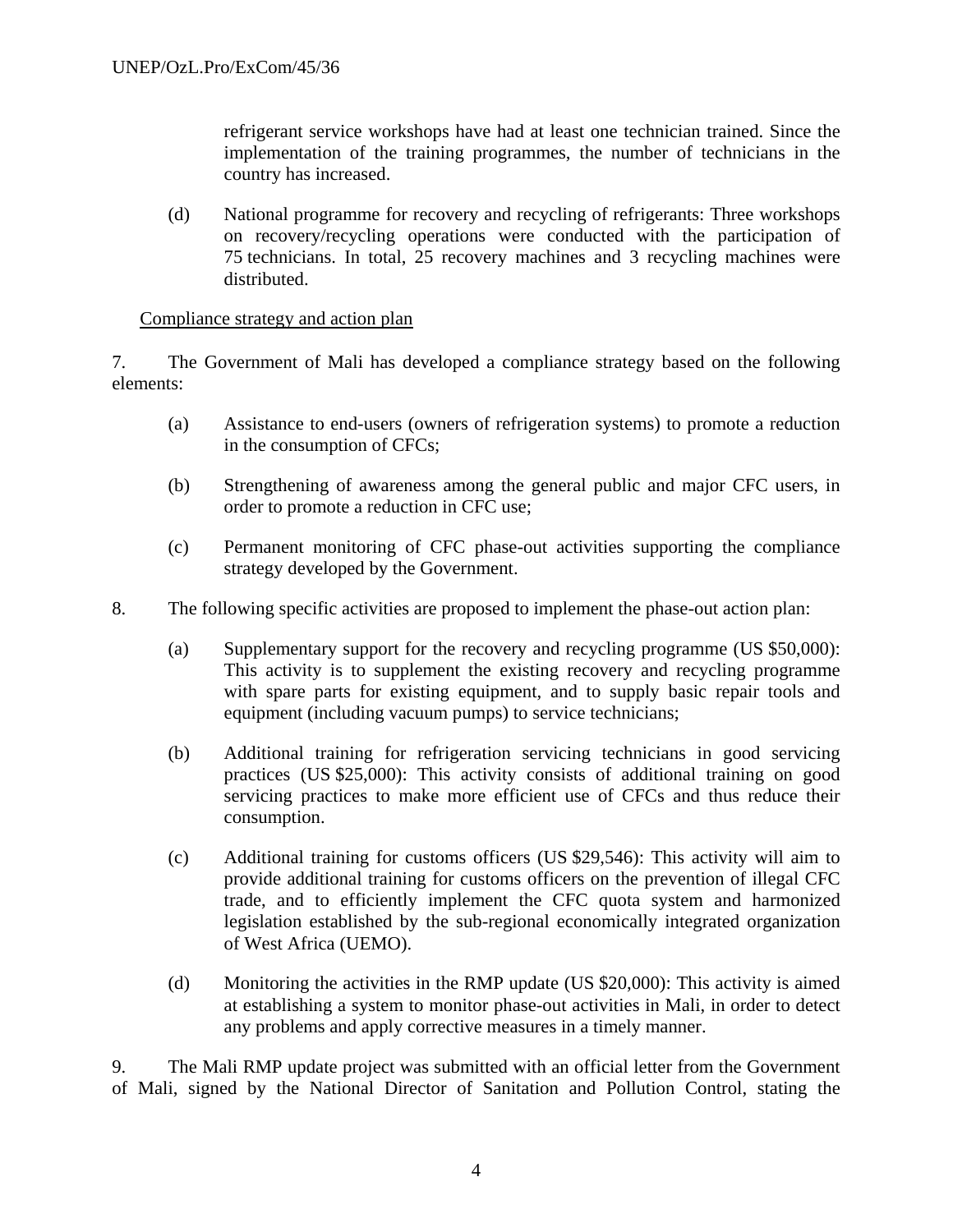Government's commitment to achieve, without further requests for funding, at least the 50 per cent reduction in CFC consumption by 2005 and the 85 per cent reduction by 2007.

10. By request of the Government of Mali, UNEP is the lead implementing agency and UNDP is the co-operating agency for implementation of the RMP update project.

# **SECRETARIAT'S COMMENTS AND RECOMMENDATION**

## **COMMENTS**

11. The Secretariat notes that the project proposal has been submitted in accordance with the provisos of Decision 31/48 and subsequent decisions taken by the Executive Committee regarding RMP proposals, including the level of funding requested.

12. Following a request by the Secretariat for information on the status of the recovery and recycling programme approved within the original RMP, UNDP reported that during its mission to Mali in July 2004, it was found that the equipment had already been distributed among servicing workshops throughout the country. However, the following deficiencies were identified:

- (a) The recovery machines were distributed throughout the whole country, rather than being concentrated in larger urban areas where CFC consumption is higher. There is therefore a need to re-organize the distribution of the machines;
- (b) The training provided to service technicians was not sufficient. Therefore, there is a need to hold additional training workshops; and
- (c) Some of the recovery machines are not in operation and spare parts and smaller equipment need to be purchased to safeguard the initial investment.

13. The RMP update project proposes to provide additional training to customs officers and refrigeration technicians, and additional support for the original recovery/recycling project. Considering the current level of CFCs used in the country and their distribution (mainly for servicing domestic refrigerators), the recovery and recycling programme already implemented, and the requirements of Decision 41/100 on RMPs, the Secretariat suggested that UNEP and UNDP examine the merits of providing most of the resources available for assisting the Government of Mali to establish a procedure to favour the importation of non-CFC drop-in refrigerants, including training of refrigeration service technicians in good servicing practices and in the use of drop-in refrigerants, within the eligible level of funding of the RMP proposal. Without an operational licensing system and a mechanism to facilitate the introduction of drop-in refrigerants, Mali may not be able to achieve the 2005 and 2007 CFC consumption levels.

14. Subsequently, UNDP informed the Secretariat that, with the additional funding requested for the supplementary support to the recovery and recycling programme (US \$50,000), UNDP will address the issues regarding the recovery and recycling programme under current